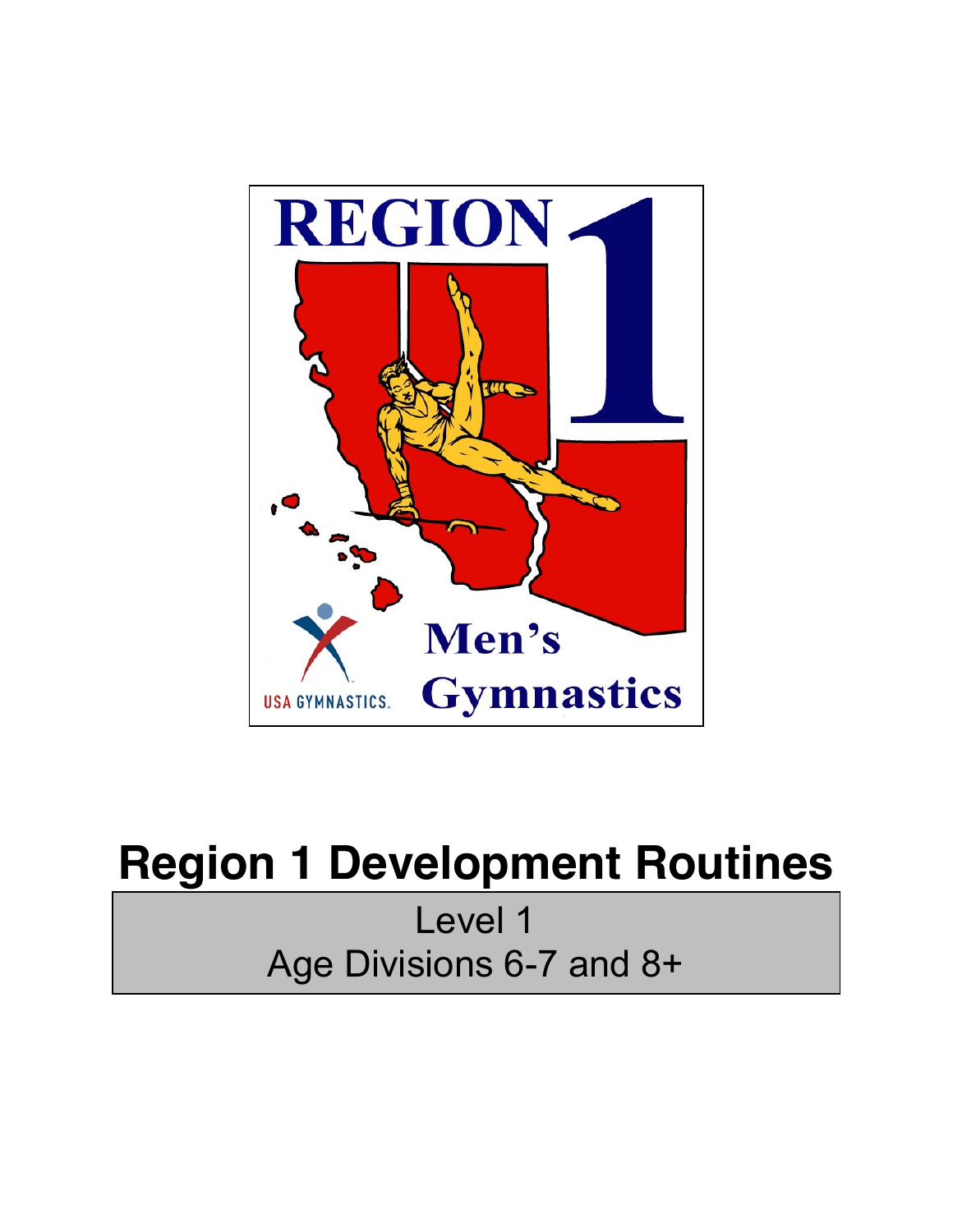#### **Foreword**

#### **Edited and Formatted by: Matthew Lowry**

#### **Written by the Region 1 Board and Region 1 Auxiliary Board members:**

| Adam Lomax    | Clay Baimbridge | Lori Yee     |
|---------------|-----------------|--------------|
| Matthew Lowry | Tim Klempnaur   | Syque Caeser |

The Region 1 Board has taken considerable time in developing a program that fits the needs of our gymnastics community while maintaining the philosophy of the "pursuit of perfection" platform that USA Gymnastics has set before us. It was the goal of this board to create a gateway into the 8 and 9 year old National Future Star routines that would allow for greater participation at the base level.

In this document you will find a conglomeration of skills put together for the purpose of training a "modified routine" intended to be competed by 6-7 year olds to assist in the transition and entry into the national 8 year old routines. These routines as with the 8 and 9 year old national routines will be performed at the state and regional level ONLY.

The Level 1 routines and program have been updated to fall more in line with the current Future Stars and Technical Sequence programs. The judging criteria is the same as well as the use of the Technical points of Emphasis (TE). While the routines have been brought more in line with the 8 year old Future Star Routines, they have also be aligned with the Level 5 bonus structure where possible. As the primary age group for this Level will be 6 & 7 yr olds, the athletes doing Level 1 Future Stars will compete Level 5 that season.

Region 1 takes great pride in developing some of the best athletes in the country. We believe this program will continue to help take us to the top. It is with continued support of our region 1 community, the sharing of ideas, and the ongoing collaboration with our community and judging officials that we will continue to be at the forefront of gymnastics excellence.

Sincerely,

Adam Lomax Region 1 Chair JNCS

#### **Future Stars Evaluation & Judging Guidelines**

We will be following the "Future Stars Evaluation & Judging Guidelines" listed in the USAG Future Stars Program in Section VI.

The "Future Stars Scoring Table Summary" (Section VI, E) has been modified and is listed at the top right of each routine.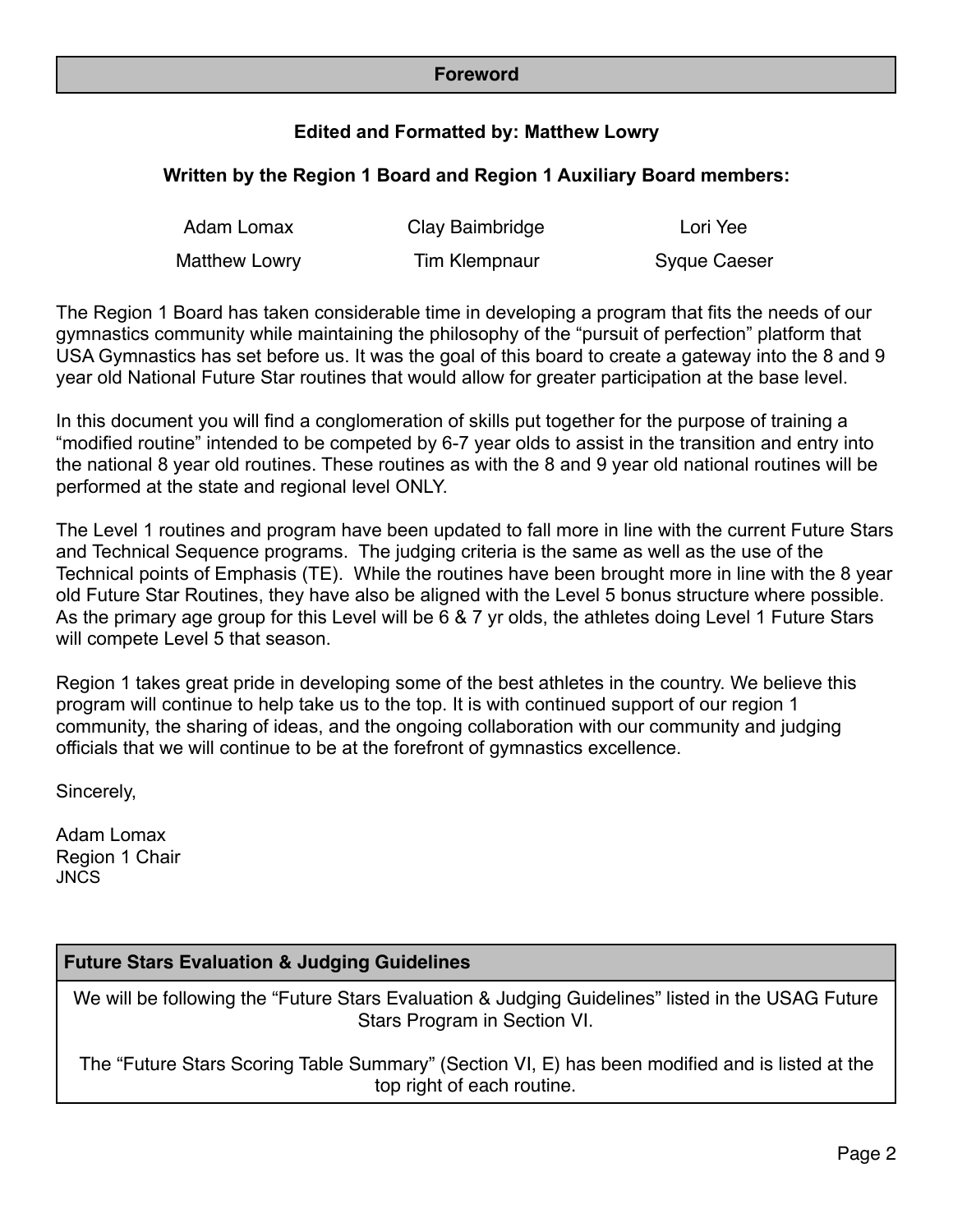

## **Floor Exercise** Level 1

Base Score 9.5 Technical Emphasis 0.3 Open Virtuosity **0.2** Stick Bonus 0.0 **Maximum Score 10.0**

Identified 2.0 Numbered Parts: #1(tempo back handsprings, -1.0 for each missing back handspring)

| Floor Pattern:<br>A to B<br>B to A | А | Standing at A facing corner B<br>Note: All arm positions are optional except where<br>specified. |
|------------------------------------|---|--------------------------------------------------------------------------------------------------|
|------------------------------------|---|--------------------------------------------------------------------------------------------------|

| Part | <b>Skill(s) Description</b>                                                                                                                                                                                | <b>Performance Criteria</b>                                                                                                     |
|------|------------------------------------------------------------------------------------------------------------------------------------------------------------------------------------------------------------|---------------------------------------------------------------------------------------------------------------------------------|
| #1   | Run & hurdle, round-off, two tempo back<br>handsprings, rebound.                                                                                                                                           |                                                                                                                                 |
| #2   | Immediately execute a straight arm back<br>roll to hollow body prone.                                                                                                                                      | Must maintain hollow body through min. 45° deg.<br>above horizontal to hollow slide out, shoulders<br>covering ears throughout. |
| #3   | Lower to arch support with toes pointed,<br>head up and hop or lift to stand.                                                                                                                              |                                                                                                                                 |
| #4   | Run, hurdle front handspring rebound.                                                                                                                                                                      | Sticking landing not necessary, over rotation of<br>bounder desirable.                                                          |
| #5   | With either leg, step forward and kick to<br>handstand, straight arm forward end roll<br>to straddle stand, Straight arm press<br>handstand (mom. hold) (straight arm roll<br>out, or pike down permitted) | Must achieve handstand before finish.                                                                                           |

| <b>Specific Technical Emphasis Elements</b> |                                                                                                  |  |
|---------------------------------------------|--------------------------------------------------------------------------------------------------|--|
| TE1                                         | Continuous rhythm throughout the entire routine                                                  |  |
| TE <sub>2</sub>                             | Proper turnover with 'arm pull down' technique on all tempo back handsprings (Global Part<br>#1) |  |
| TE3                                         | Straight alignment on all round-off passes (Parts #1 & #5)                                       |  |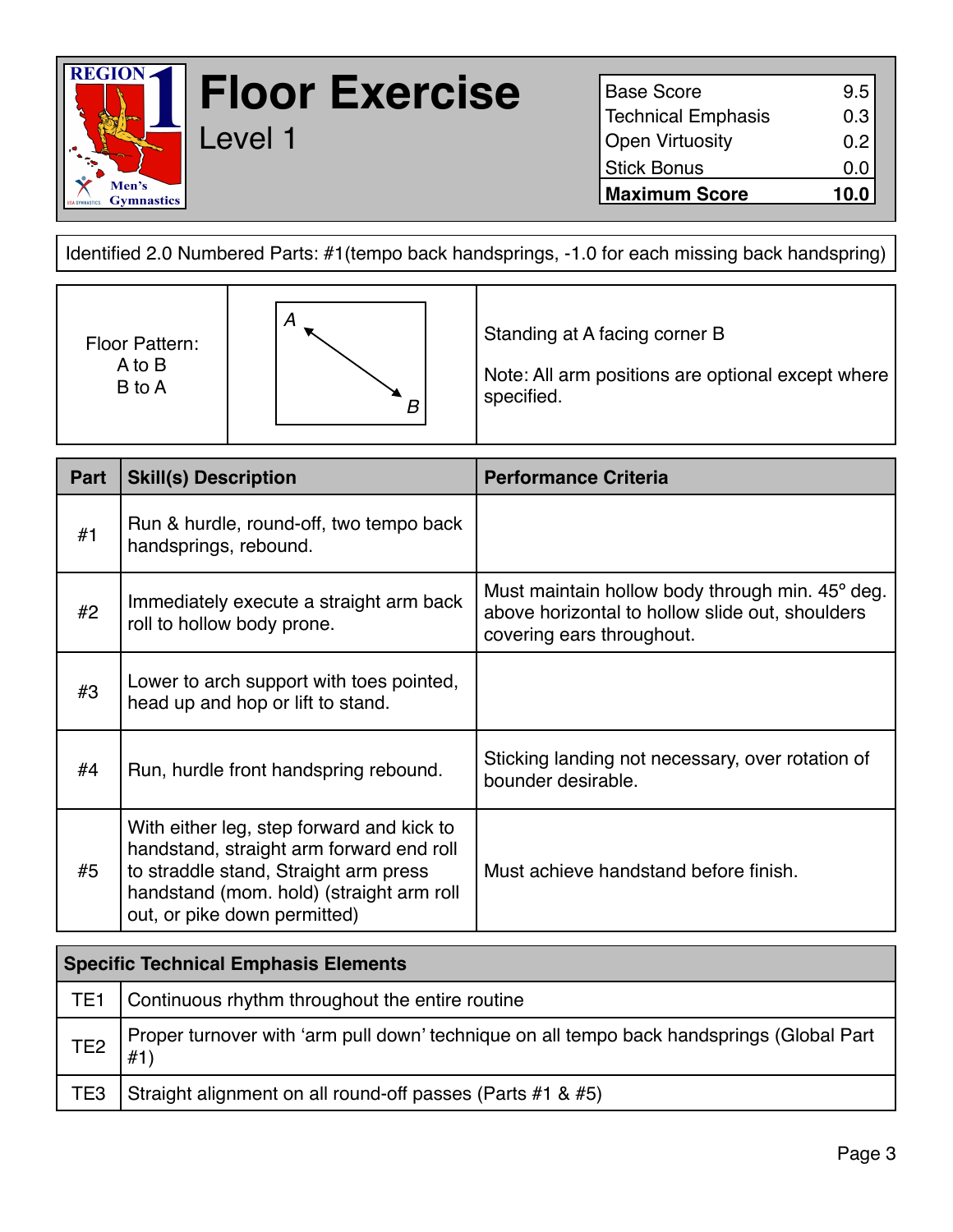

## **Pommel Horse**

Level 1

| <b>Base Score</b>    | 9.5             |
|----------------------|-----------------|
| Technical Emphasis   | 0.3             |
| Open Virtuosity      | 0.2             |
| Stick Bonus          | 0. <sub>C</sub> |
| <b>Maximum Score</b> | 10.0            |

#### Performed on floor mushroom. Note: These circles may be performed in any direction.

Identified 2.0 Numbered Parts: #1 (1 and 1/4 double leg circles), #2 (1 and 3/4 double leg circles), #3 (5 double leg circles)

| <b>Part</b> | <b>Skill(s) Description</b>            | <b>Performance Criteria</b>                                                                                                                                                |
|-------------|----------------------------------------|----------------------------------------------------------------------------------------------------------------------------------------------------------------------------|
| #1          | 1 and $\frac{1}{4}$ double leg circles | Start with both hands on mushroom<br>Straight body position throughout<br>Open chest at $\frac{1}{4}$ and $\frac{3}{4}$ position<br>Show finish position, no hold required |
| #2          | 1 and $\frac{3}{4}$ double leg circles | Start with both hands on mushroom<br>Straight body position throughout<br>Open chest at $1/4$ and $3/4$ position<br>Show finish position, no hold required                 |
| #3          | 5 double leg circles                   | Start with both hands on Mushroom<br>Straight body position throughout<br>Finish in front support, no hold required                                                        |

| <b>Specific Technical Emphasis Elements</b> |                                                                                                                                                                                                    |  |  |
|---------------------------------------------|----------------------------------------------------------------------------------------------------------------------------------------------------------------------------------------------------|--|--|
| TE <sub>1</sub>                             | The hands being "square" or evenly placed (No skew) on the Mushroom in rear support<br>(Global in Part #3)                                                                                         |  |  |
| TE <sub>2</sub>                             | Chest and hips in square alignment to the mushroom $(0-15^{\circ}$ counter rotation is allowed) at<br>the $\frac{1}{4}$ and $\frac{3}{4}$ position of the circle (no rollover). (Parts #1, #2, #3) |  |  |
| TE <sub>3</sub>                             | Even tempo and rhythm throughout the sequence (Global in Part #3)                                                                                                                                  |  |  |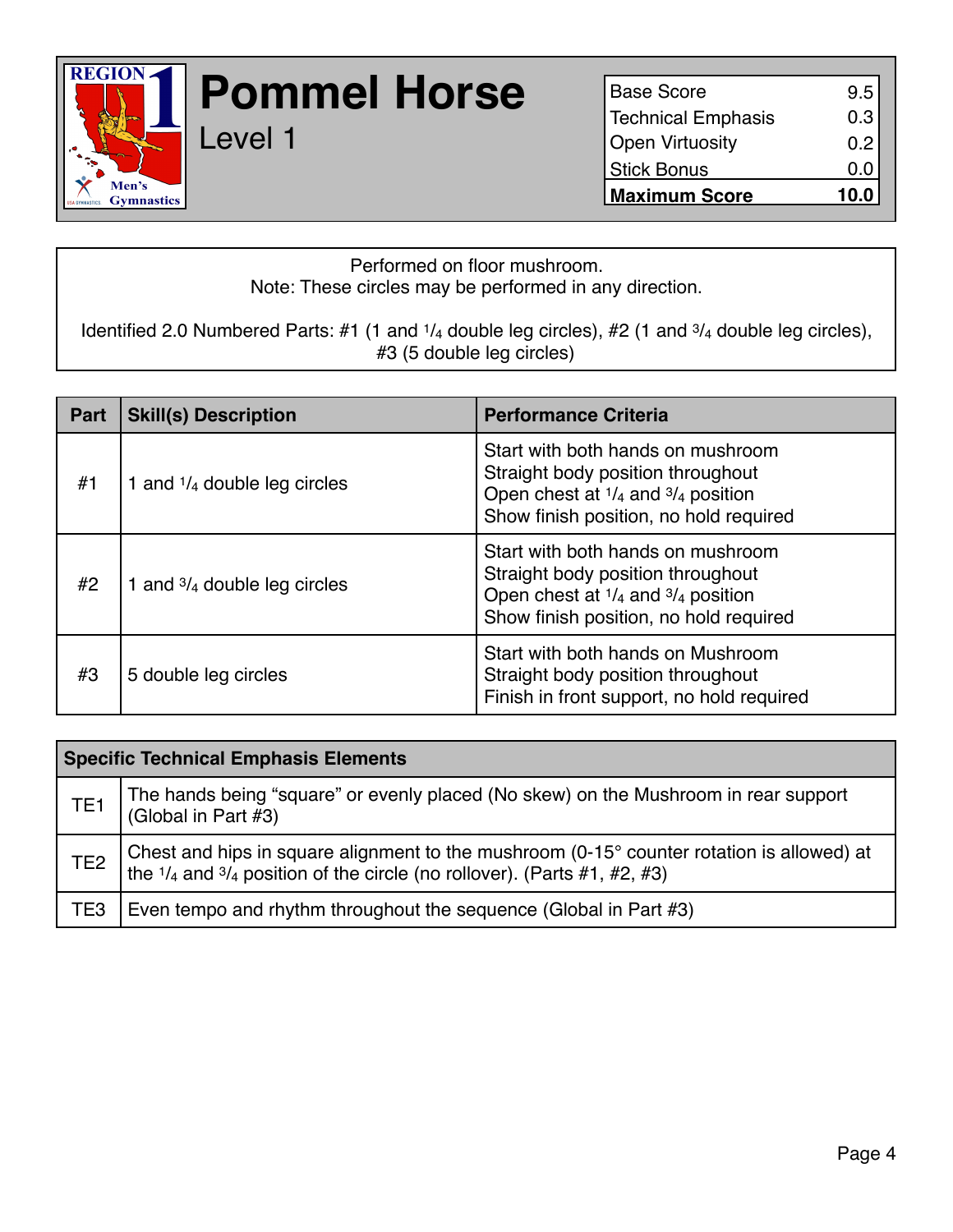

**Still Rings** Level 1

Base Score 9.5 Technical Emphasis 0.3 Open Virtuosity **0.1** Stick Bonus 0.1 **Maximum Score 10.0**

| Part | <b>Skill(s) Description</b>                                                                                             | <b>Performance Criteria</b>                                                                                                                                                                                                                                                                                                              |
|------|-------------------------------------------------------------------------------------------------------------------------|------------------------------------------------------------------------------------------------------------------------------------------------------------------------------------------------------------------------------------------------------------------------------------------------------------------------------------------|
| #1   | From extended arm hang, muscle up to<br>support                                                                         | False grip with slight bend in arms allowed in<br>extended arm hang position<br>Continuous movement on muscle up<br>(-0.5 for coaches assistance)                                                                                                                                                                                        |
| #2   | Straight body, straight arm support, hold<br>for 3 seconds                                                              | Rings turned out past parallel<br>Rings even with hips<br>3 second hold                                                                                                                                                                                                                                                                  |
| #3   | Lift legs to L-sit, with legs at horizontal,<br>hold for 3 seconds, lower legs to straight<br>body straight arm support | Rings turned out past parallel<br>Rings even with hips<br>Chest open on L-Sit<br>3 second hold                                                                                                                                                                                                                                           |
| #4   | Roll backward to piked body inverted<br>hang                                                                            |                                                                                                                                                                                                                                                                                                                                          |
| #5   | Cast to three swings                                                                                                    | Chest should remain down with turnover from<br>the chest on each side of swing<br>There may be little to no shoulder rise, the body<br>should swing to a "candle stick" position in front<br>and a similar but reversed position in back.<br>The feet should be at a minimum of 45 degrees<br>above horizontal at the apex of the swing. |
| #6   | Salto backward tucked to open dismount                                                                                  | Turnover at ring level<br>Opening at horizontal                                                                                                                                                                                                                                                                                          |

| <b>Specific Technical Emphasis Elements</b> |                                                                 |  |
|---------------------------------------------|-----------------------------------------------------------------|--|
| TE <sub>1</sub>                             | Continuous movement on muscle up with no pike in hips (Part #1) |  |
|                                             | TE2 $\vert$ Arms straight and free of straps (Part #3)          |  |
| TE <sub>3</sub>                             | Exceptional amplitude on dismount (Part #6)                     |  |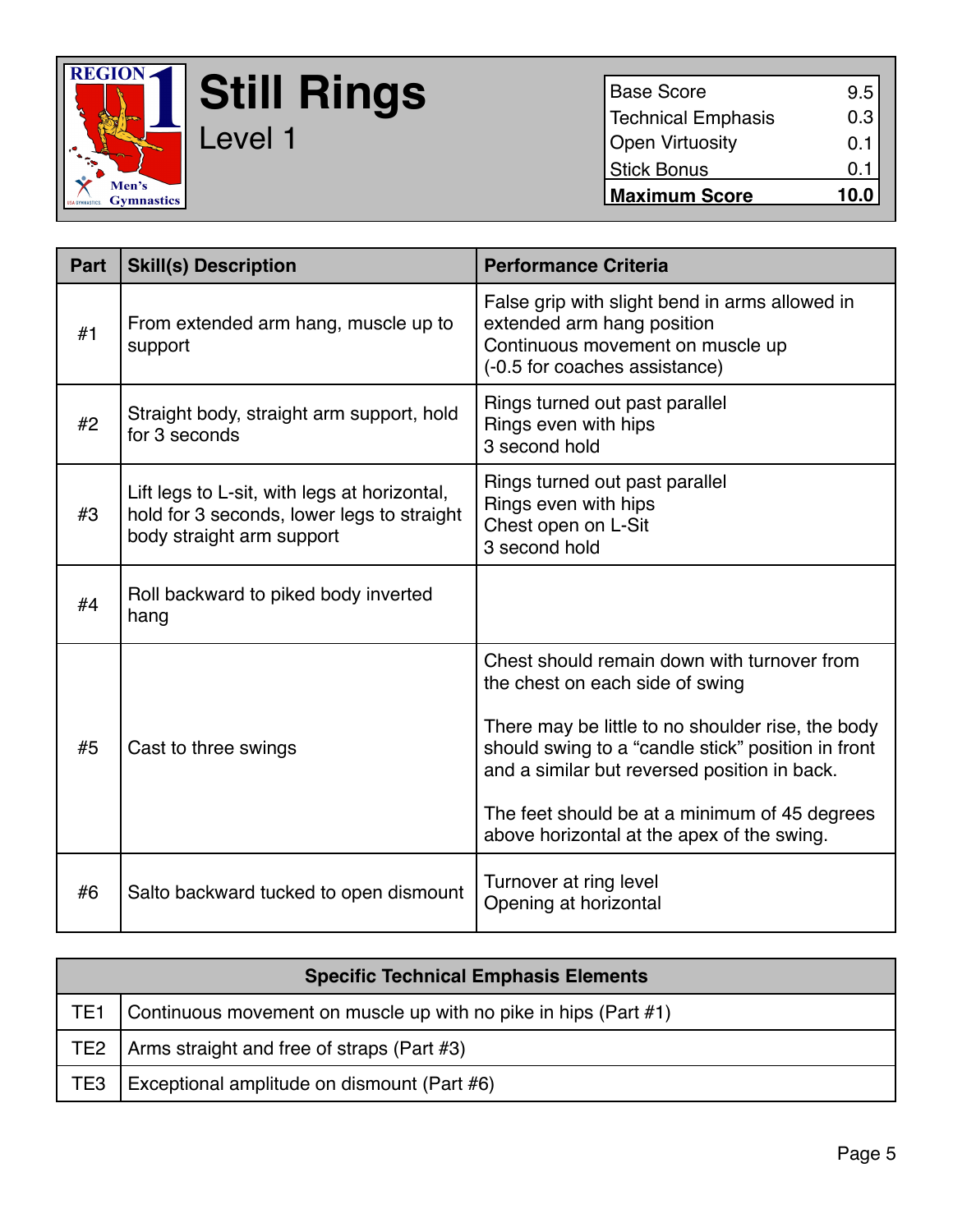

Base Score 9.5 Technical Emphasis 0.3 Open Virtuosity **0.1** Stick Bonus 0.1 **Maximum Score 10.0**

#### The landing surface is 20" matting minimum

| <b>Part</b> | <b>Skill(s) Description</b> | <b>Performance Criteria</b>                                                                                |
|-------------|-----------------------------|------------------------------------------------------------------------------------------------------------|
| #1          | Run                         | No longer than 60 feet<br>Continuous run without loss of speed                                             |
| #2          | Hurdle                      | Arms swing or circle from back to front<br>Arms must come from below the shoulders<br>Knees lift on hurdle |
| #3          | <b>Board strike</b>         | Body at or before vertical on board contact<br>Straight, tight body on board strike                        |
| #4          | Salto forward tucked        | Center of mass above head height on salto                                                                  |
| #5          | Open to landing             | Open prior to landing                                                                                      |

| <b>Specific Technical Emphasis Elements</b> |                                                                                        |  |
|---------------------------------------------|----------------------------------------------------------------------------------------|--|
| TE1                                         | Continuous speed and use of arm swing or circle on hurdle (Global for Parts #1 and #2) |  |
| TE2                                         | Body alignment at vertical position on board strike (Part #3)                          |  |
| TE3                                         | Open prior to landing (Part #5)                                                        |  |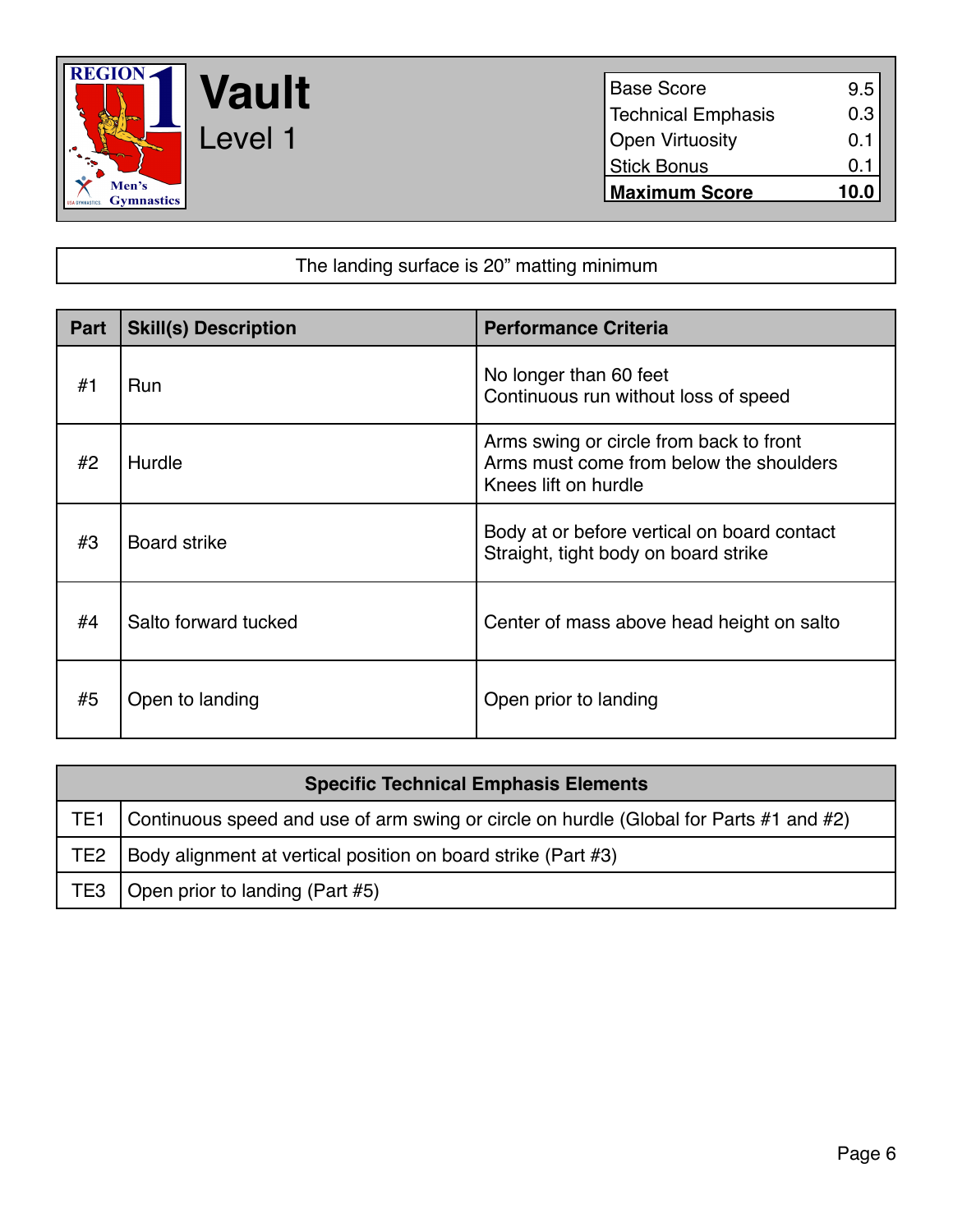

# **Parallel Bars**

Level 1

| <b>Base Score</b>         | 9.5  |
|---------------------------|------|
| <b>Technical Emphasis</b> | 0.3  |
| <b>Open Virtuosity</b>    | 0.1  |
| <b>Stick Bonus</b>        | 0.1  |
| <b>Maximum Score</b>      | 10.0 |

| Part | <b>Skill(s) Description</b>                                        | <b>Performance Criteria</b>                                                  |
|------|--------------------------------------------------------------------|------------------------------------------------------------------------------|
| #1   | Jump to long hang swing forward                                    | Bent knees allowed<br>Feet at bar height in long hang swing forward          |
| #2   | Long hang swing backward, long hand<br>swing forward               | Hips at bar height in long hang swing backward                               |
| #3   | Long hang swing backward uprise to<br>upper arm position           | Shoulders behind elbows in upper arm position                                |
| #4   | Upper arm swing forward, upper arm<br>swing backward               | Hips at bar height of swing forward<br>Feet above the bars in backward swing |
| #5   | Upper arm swing forward and straddled<br>forward uprise to support | Hips at bar height prior to straddle                                         |
| #6   | Support swing backward                                             | Support swings w/straight body at horizontal                                 |
| #7   | Support swing forward and support<br>swing backward                |                                                                              |
| #8   | Support swing forward and support<br>swing backward                |                                                                              |
| #9   | Support swing forward and backward to<br>handstand                 |                                                                              |
| #10  | Push off either side to dismount                                   | Moving a hand to the dismount bar is allowed                                 |

| <b>Specific Technical Emphasis Elements</b> |                                                             |  |
|---------------------------------------------|-------------------------------------------------------------|--|
| TE1                                         | Hips above the bars in long hang swing forward (Part #1)    |  |
| TE2                                         | Hips above the bars in upper arm swing forward (Part $#4$ ) |  |
| TE3                                         | Handstand hold for 3 second (Part #9)                       |  |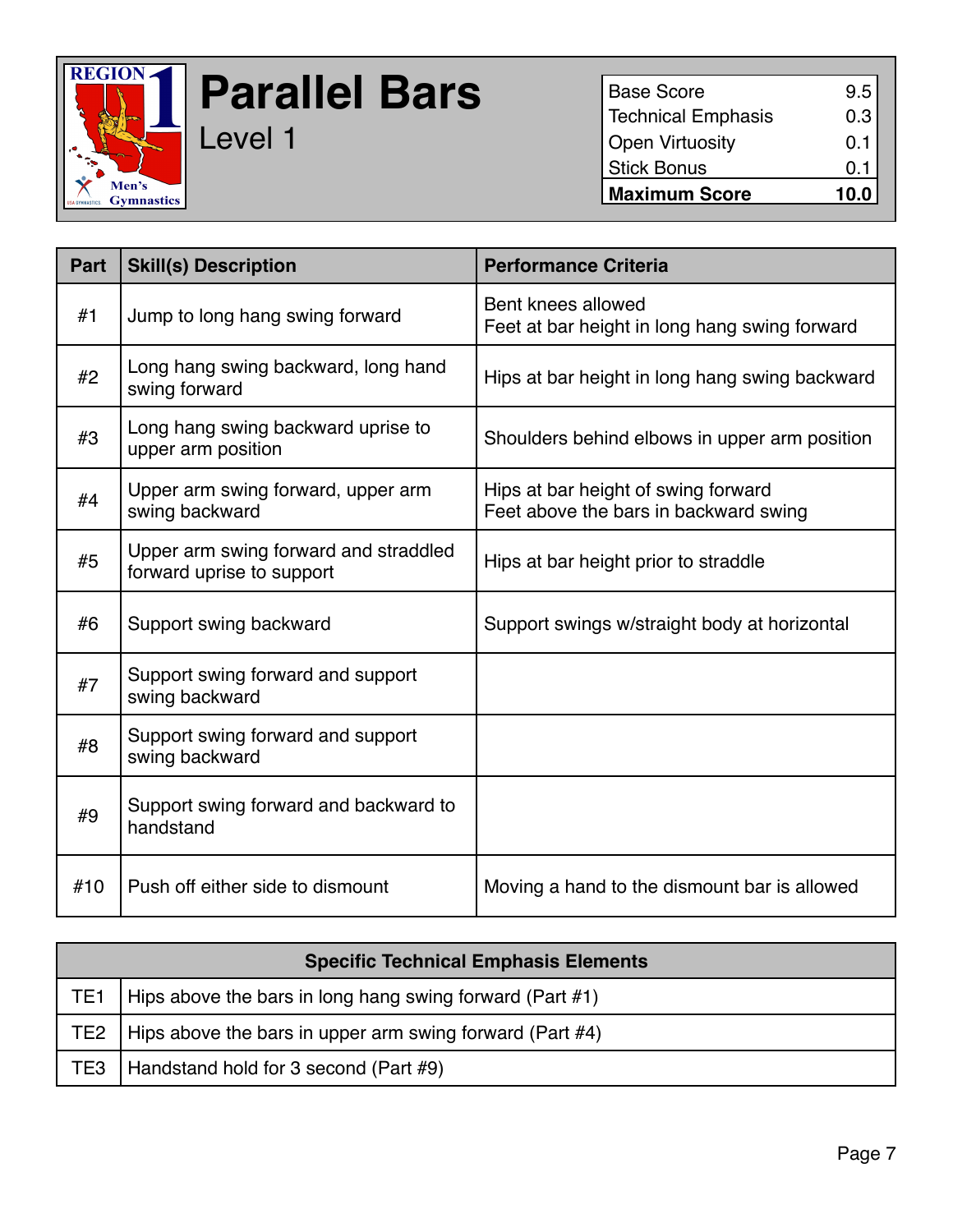

# **Horizontal Bar**

Level 1

Base Score 9.5 Technical Emphasis 0.3 Open Virtuosity **0.1** Stick Bonus 0.1 **Maximum Score 10.0**

Identified 2.0 Numbered Parts: #1(pullover) & #3(free hip circle)

| <b>Part</b> | <b>Skill(s) Description</b>                        | <b>Performance Criteria</b>                                                                                                                                                                                                                                                                            |
|-------------|----------------------------------------------------|--------------------------------------------------------------------------------------------------------------------------------------------------------------------------------------------------------------------------------------------------------------------------------------------------------|
| #1          | From hang in over grip, pullover to<br>support     | Straight legs throughout                                                                                                                                                                                                                                                                               |
| #2          | Cast to horizontal                                 | Straight body at horizontal                                                                                                                                                                                                                                                                            |
| #3          | Free hip circle backward to                        | Hollow body clear of the bar<br>Shift wrists prior to support on the bar                                                                                                                                                                                                                               |
| #4          | Undershoot forward to swing backward               | Hollow body during undershoot<br>Hollow body with shoulders at bar level on swing<br>backward                                                                                                                                                                                                          |
| #5          | Three tap swings forward and swings<br>backward to | Hollow to a candlestick position at vertical at the<br>peak of the swing forward<br>Head forward with eyes looking at toes in swing<br>forward<br>Pull down on the bar in a hollow position during<br>swing backward<br>Head neutral with eyes looking at the bar at the<br>peak of the swing backward |
| #6          | Back uprise, block off the bar dismount            |                                                                                                                                                                                                                                                                                                        |

| <b>Specific Technical Emphasis Elements</b> |                                                                   |  |
|---------------------------------------------|-------------------------------------------------------------------|--|
| TE <sub>1</sub>                             | Hollow body position free of bar with early wrist shift (Part #3) |  |
| TE2                                         | Proper body position in tap swings forward (Global Part #5)       |  |
| TE3                                         | Proper body position in swings backward (Global Part #5)          |  |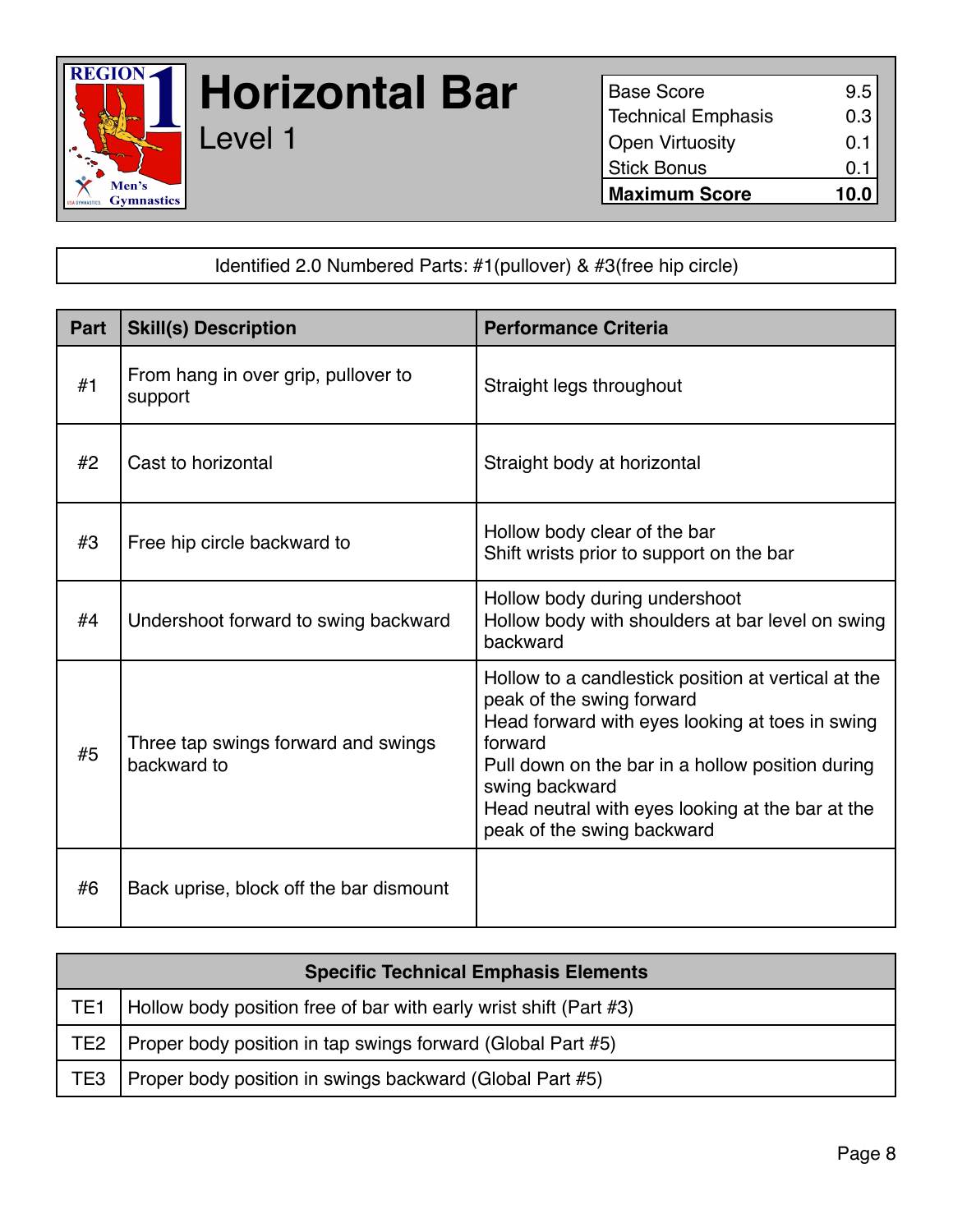

**Strength**

Level 1

| <b>Base Score</b>            | $\begin{bmatrix} 9.5 \\ 0.3 \end{bmatrix}$ |
|------------------------------|--------------------------------------------|
| <b>Technical Emphasis</b>    |                                            |
| <b>Open Virtuosity</b>       | 0.2                                        |
| <b>Stick Bonus</b>           | 0.0                                        |
| 10.0<br><b>Maximum Score</b> |                                            |

On floor parallel bars or parallettes with a maximum height of 2'

#### Identified 2.0 Numbered Parts: #1 (L-sit), #2 (straddle L), #3 (tuck planche)

| Part | <b>Skill(s) Description</b>                                        | <b>Performance Criteria</b>           |
|------|--------------------------------------------------------------------|---------------------------------------|
| #1   | Lift to L-sit, hold for 3 seconds                                  | Hips even with hands<br>3 second hold |
| #2   | Straight arm press to straddle L, hold for<br>3 seconds            | 3 second hold                         |
| #3   | Press out to tucked planche, hold for 3<br>seconds, lower to stand | 3 second hold                         |

| <b>Specific Technical Emphasis Elements</b> |                                                                     |  |
|---------------------------------------------|---------------------------------------------------------------------|--|
| TE1                                         | No deduction in (Part #1) Bonus: V-sit or Manna, hold for 3 seconds |  |
| TE2                                         | Straight legs from L-sit to straddle-L (From Part #1 to Part #2)    |  |
| TE3                                         | Hips at horizontal for 3 seconds (Part #3)                          |  |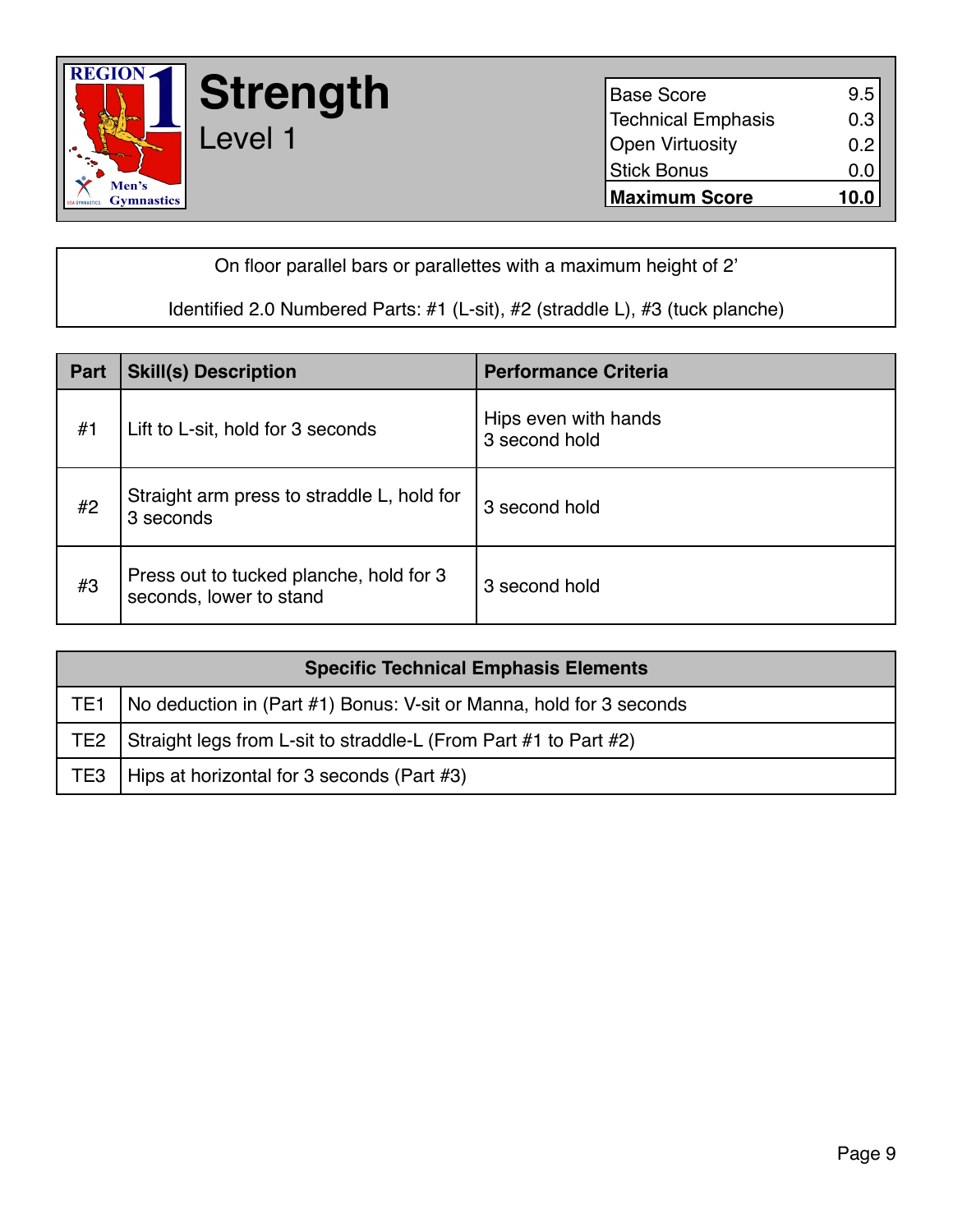

### **Flexibility** Level 1

| <b>Maximum Score</b>      | 10.0 |
|---------------------------|------|
| <b>Stick Bonus</b>        | 0.0  |
| <b>Open Virtuosity</b>    | 0.0  |
| <b>Technical Emphasis</b> | 0.0  |
| <b>Base Score</b>         | 10.0 |

Flexibility will be evaluated on a minimum of a 6' x 12' mat. Each static position will be held for three seconds and the gymnast will move directly from one static position to the next in a continuous and fluid motion. Toe point will be evaluated globally.

| <b>Part</b> | <b>Skill(s) Description</b>                                                                                                                             | <b>Performance Criteria</b>                                                                                           |
|-------------|---------------------------------------------------------------------------------------------------------------------------------------------------------|-----------------------------------------------------------------------------------------------------------------------|
| #1          | Step forward while raising arms forward<br>to a single leg prone fall (Swedish fall),<br>push to support, swing right leg forward<br>to right leg split | Top leg vertical or greater on fall<br>Body vertical, arms horizontal and shoulders<br>down on split<br>3 second hold |
| #2          | Center split                                                                                                                                            | Body vertical, arms horizontal and shoulders<br>down<br>3 second hold                                                 |
| #3          | Pancake position with 90° center split<br>(prone position in 90° center split)                                                                          | Arms shoulder width on floor over head<br>3 seconds                                                                   |
| #4          | From 90° pancake split position, slide<br>legs backward and through to a straight<br>body prone position, then move<br>immediately to                   | Upper body remains on floor while sliding legs                                                                        |
| #5          | Left forward split                                                                                                                                      | Body vertical, arms horizontal and shoulders<br>down<br>3 second hold                                                 |
| #6          | Bring back leg forward and close legs to<br>pike sit position and move to a bridge<br>position                                                          | Arms shoulder width and legs together and<br>straight<br>3 second hold                                                |
| #7          | Lower down from the bridge and move<br>arms back to shoulder flexion stretch<br>position                                                                | Arms shoulder width, head neutral, legs straight<br>and together<br>3 second hold                                     |
| #8          | Sit up to pike sit position and then<br>execute pike forward bend (trunk flexion<br>position)                                                           | Arms on floor reaching past feet<br>3 second                                                                          |
| #9          | Finish in pike sit position                                                                                                                             | Body vertical, arms horizontal and shoulders<br>down                                                                  |